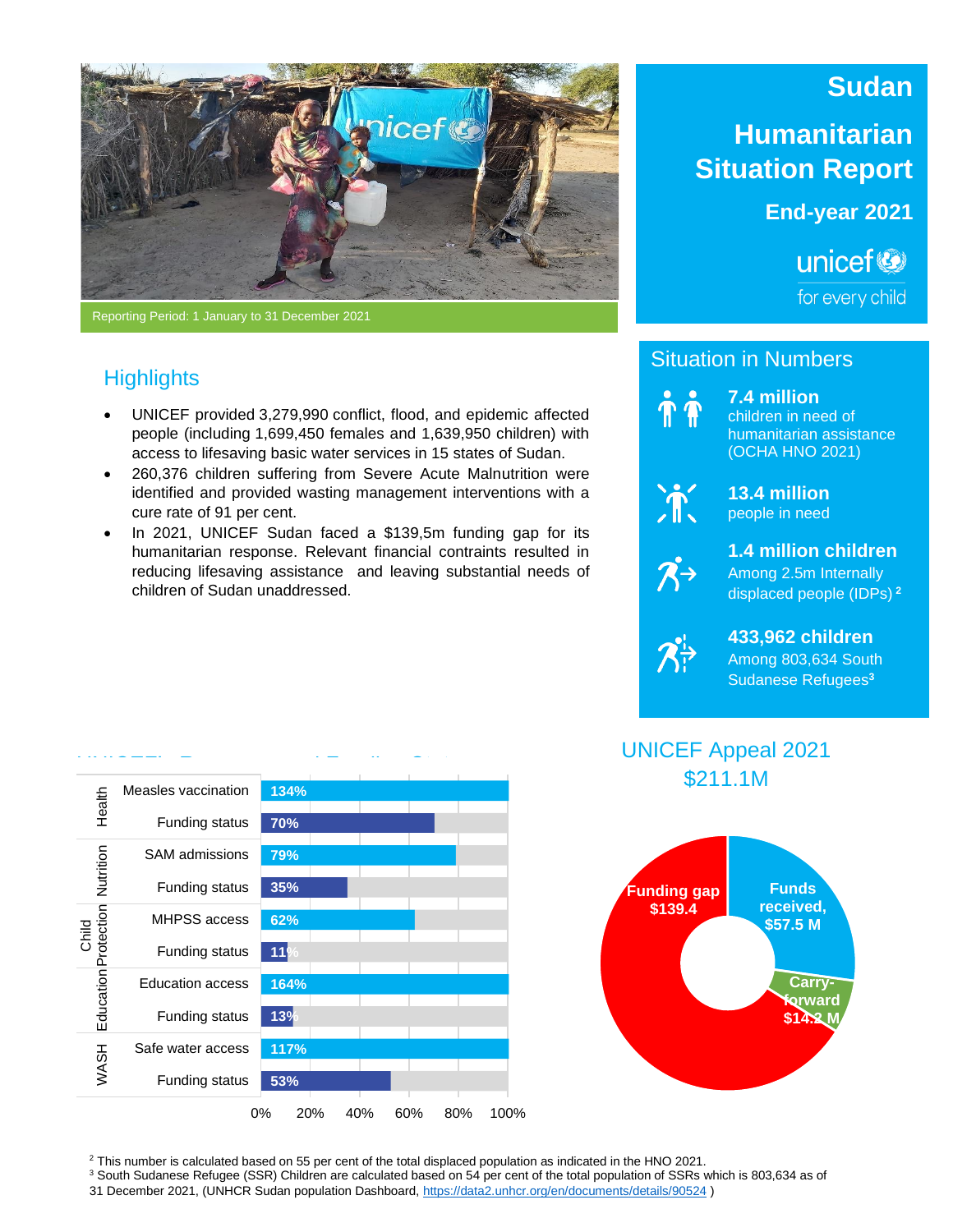## Overview and Partnerships

UNICEF's 2021 Humanitarian Action for Children (HAC) appeal for Sudan requires \$211 million to address the new and protracted humanitarian needs of the population. The prevailing political and economic fragility in Sudan is further complicated by the turmoil of the COVID-19 crisis.

UNICEF Sudan would like to take this opportunity to express its sincere appreciation to the donors that supported UNICEF's 2021 HAC appeal in Sudan. The HAC 2021 has been supported by the European Union, the governments of Canada, Germany, Japan, Sweden, the United States, small grants from UNICEF National Committees, as well as by significant contributions from the Central Emergency Response Fund (CERF) and the Sudan Humanitarian Fund (SHF).

At the end of 2021, UNICEF faced a \$139,466,055 (66 per cent) funding shortfall for its humanitarian response (aside from COVID-19 response requirements), curtailing relief efforts against flooding, disease outbreaks, conflict, and the nutrition crisis, and leaving education, health, child protection and water, sanitation and hygiene (WASH) needs unaddressed.

## Situation Overview & Humanitarian Needs

Sudan is home to 14.3 million vulnerable people - including eight million children enduring inter-communal violence, flooding and epidemics including COVID-19 - and remains under protracted pressure from conflict, economic hardship, and nutritional deprivation. Institutions remain weak and unable to provide lifesaving services to those displaced or otherwise affected. It is estimated that one in three people will be in need of humanitarian assistance during 2022. This is an increase of 800,000 people compared to 2021 and the highest number of people in need during the past decade. <sup>1</sup> Following the 25 October Coup D'état, the reappointment and finally the resignation of the ousted Prime Minister, Sudan faced a high turnover on staff holding key governmental positions while civil unrest has impacted humanitarian operations and has led to grave violations of Children's Rights. Protests have erupted across Sudan and while protesters are committed to peaceful demonstrations, the use of excessive force by security forces, has resulted into countless injuries – including 13 children – and the death of 56 individuals including 9 children. 120 child rights violations were recorded while Gender-based violence has also increased, recording 13 cases of women being raped on the aftermath of protests. Children are disproportionately affected due to the closure of schools and their high participation in protests to advocate for a civilian rule.

In 2022, floods affected 314,000 people, destroying 15,540 houses and damaging another 46,500 resulting in displacement of the vulnerable population, an increase of children affected by waterborne diseases and disruption of education as schools are often utilized to accommodate displaced population. It is indicative that despite the disruption of reporting mechanisms, reported Malaria cases reached 2,368,611, Hepatitis E Virus suspected cases reached 1440, suspected dengue fever in the country increased to 869 cases. As of 24 December, the overall positive to COVID-19 cases have increased, reaching 86,901 suspected cases, 46,166 confirmed cases and a fatality rate of 7 per cent.

As of December 2021, the economic situation continues to deteriorate. According to Sudan's Central Bureau of Statistics, the inflation rate has reached 318 per cent, impacting the purchasing power of the people, eroding wealth, and lowering of living standards. Coupled with the scarcity of fuel, bread, medicines and other basic goods resulting from the blockade of the main port of the country, this has further increased the hardship, causing more people to fall below the poverty line. Moreover, the removal of subsidies on basic commodities such as electricity, has led to an increase of the cost of living whereby thousands of people will be unable to meet their basic needs. Finally, despite the significant progress Sudan made in 2021 to access international financial resources and to receive funds worth of \$2 billion from the World

<sup>1</sup> Humanitarian Needs Overview 2022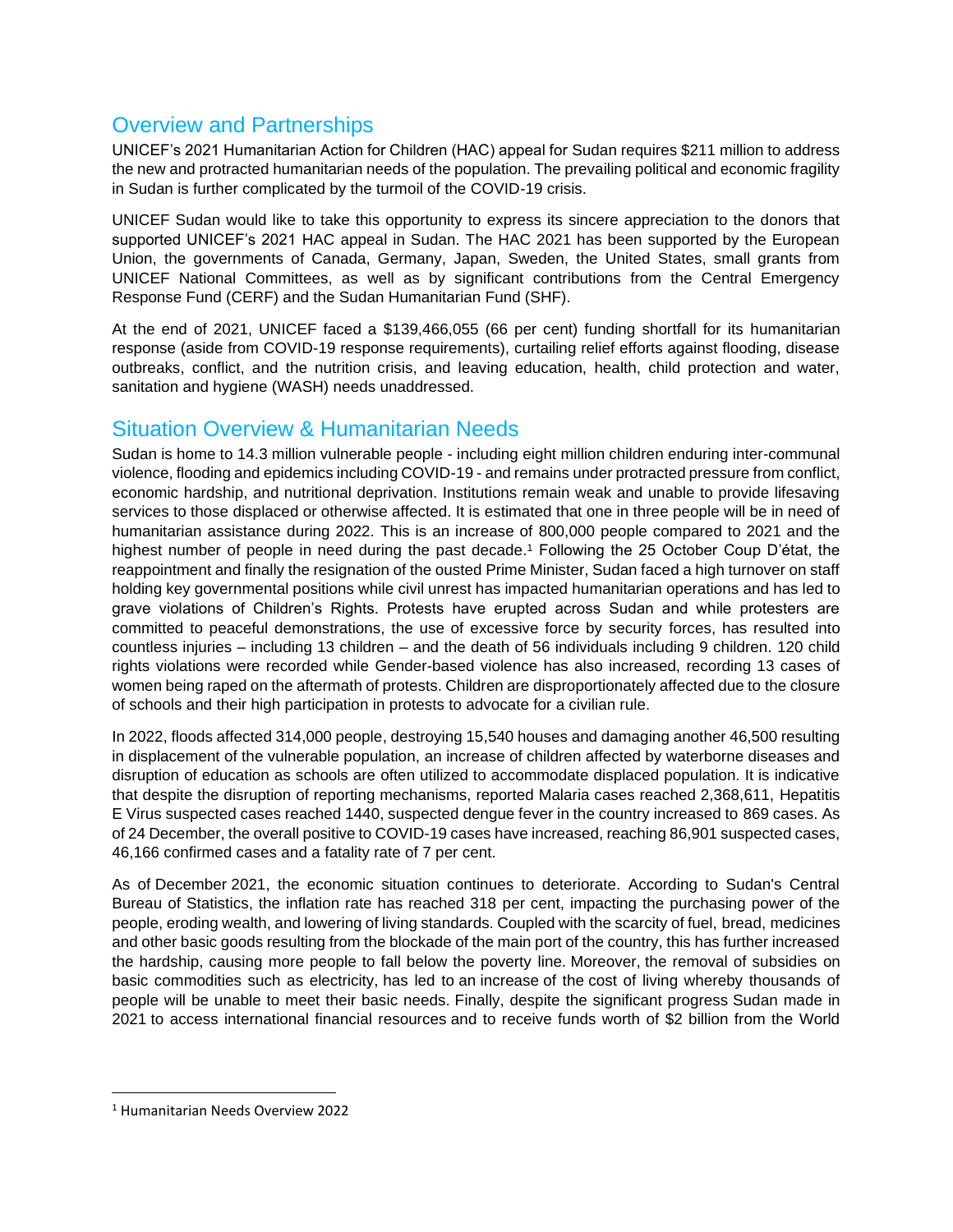Bank and \$ 2.5 billion from the International Monetary Fund, flow of foreign currency is at stake due to the current political instability, heightening the risk of nutritional deprivation for children.

The 2022 Nutrition sector Humanitarian Response plan was completed estimating 1.8 million to be targeted representing about 46 per cent of the total 3.9 million sector people in need (PIN). However, the treatment coverage for SAM without medical (320, 864) and with medical complication (49,021) were 58 per cent and 55 per cent of their respective PIN. The corresponding treatment coverage for moderately malnourished under-five children (1,017,088) and Pregnant and Lactating Women (422,500) was 48 per cent and 47 per cent respectively. Overall, the estimated beneficiaries for all lifesaving nutrition interventions were lower compared to those estimated in 2021, partly due to budget ceiling guidance that all sectors were to adhere with. The sector estimated that total of US\$159.9 million of which 76 per cent is earmarked for life saving interventions will be needed for humanitarian nutrition responses in 2022.

The current political situation has driven UNICEF Sudan to revisit its business model in several aspects of its modus operandi. UNICEF is reviewing its programmes in the current context with a focus on lifesaving and life-sustaining programmes despite previous efforts to build sustainable national systems independent from humanitarian aid. In response to the military takeover, many donors froze development aid to Sudan. Yet, Sudan and the international community needs to safeguard the humanitarian, development and peace nexus approach. There is a need to ensure that systems for delivering for children of Sudan at scale remain resilient.

### Humanitarian Strategy

UNICEF and its humanitarian partners continue to support the Government of Sudan to respond to the country's ongoing humanitarian crises in line with the Grand Bargain commitments. Joint identification of the most vulnerable children and communities will be conducted to provide sustainable, multi-sectoral solutions that promote social cohesion, bridge humanitarian action, development programming and peacebuilding activities. UNICEF prioritized reaching children in high-risk zones affected by flooding, epidemics, conflict, the broader effects of climate change and the economic crisis. To strengthen accountability to affected populations, communities were involved in evidence-based decision-making that impacts their lives and a priority was placed on the prevention of sexual exploitation and abuse. UNICEF upstreamed advocacy and support national and state-level coordination to facilitate humanitarian responses that reach the most vulnerable and marginalized children and their communities through its leadership of the Education, Nutrition and WASH sectors and the Child Protection area of responsibility. UNICEF worked with state and non-state actors to increase access to affected children in the Blue Nile, South Kordofan and the Darfur states. Considerable progress has been made towards improving humanitarian access in these hard-to-reach areas and efforts will continue during 2022

### Summary Analysis of Programme Response

#### **Health**

Medicine, food, and fuel shortages has deepened further in Sudan. Moreover, according to the Central Committee of Sudan Doctors (CCSD), at least fifty-seven people were killed and more than five hundred injured since 25 October 2021. All reported deaths and injuries were the result of live ammunition, violent encounters, and tear gas bombs against civil protestors. In response to those mass causalities, UNICEF have released for partners in Khartoum Interagency Emergency Health Kits (IEHK) supporting the hospitals' preparedness and response.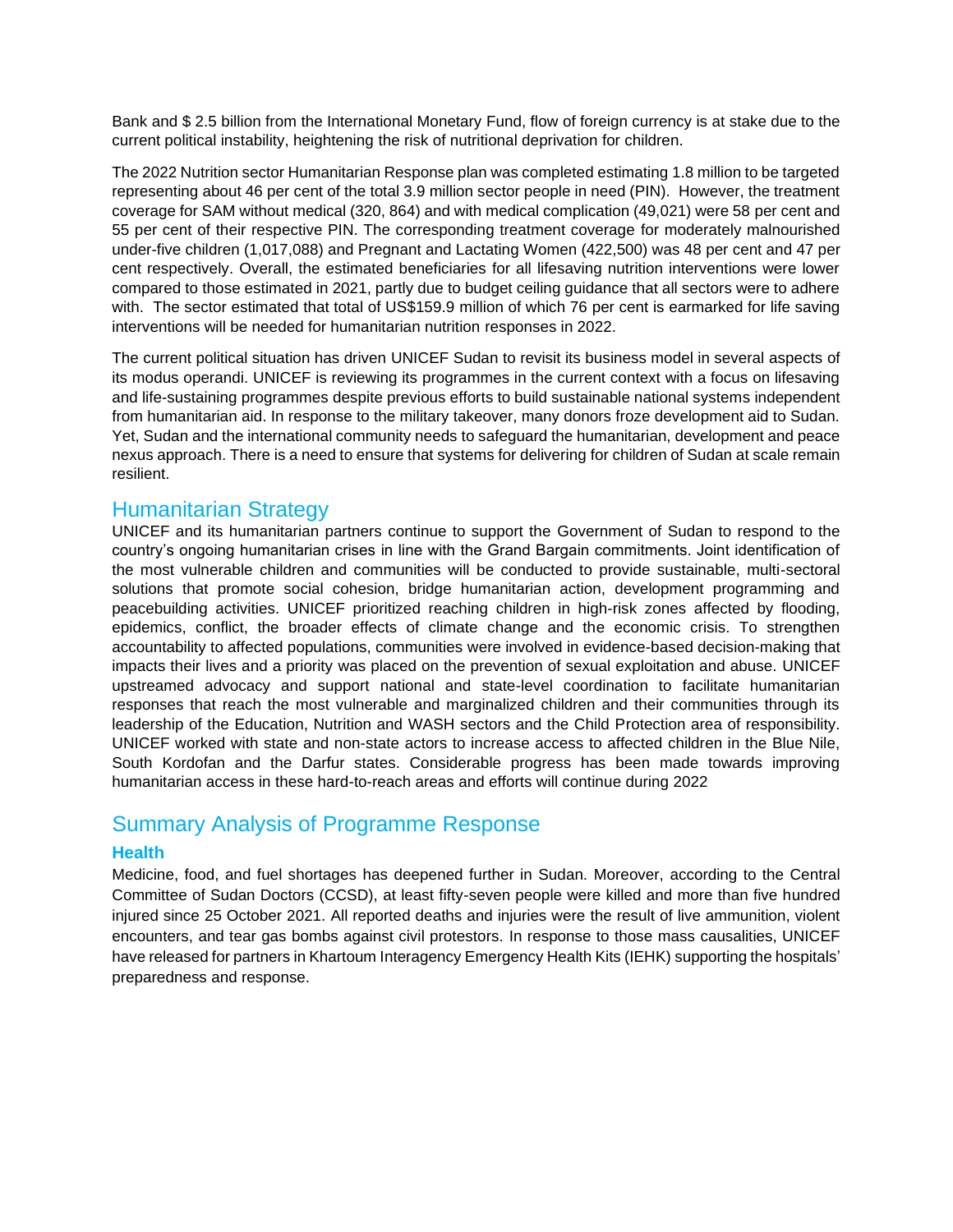

*Takema Mekki, an 8-month-old baby arrives for a consultation at the mobile clinic in Al-Damazine*

Simultaneously, the country experienced a military ordered nationwide communications blackout, halting telecommunication networks and internet access. Furthermore, violations of human rights and international conventions continued by raiding hospitals, firing tear gas inside many points of care including central COVID-19 management sites, and various types of harassment against patients and medical care personnel in Khartoum. During these challenging times, Sudan is facing multiple outbreaks of dengue fever, Hepatitis E, scabies, and an increase in confirmed cases of Malaria and COVID-19. Unfortunately, due to the current political situation in the country, it is challenging to directly support the federal and state ministries' response. UNICEF, through its partners, navigate this by activating humanitarian program documents and releasing health supplies to the federal and state ministries and health partners, including Emergency Interagency Health Kits, Primary Health Care kits, Integrated Management of Childhood Illness kits and Long

Lasting Insecticidal Nets, enough to cover 3,800,000 total adult population, adding to that 785,000 children under five years, and protect 161,000 pregnant women and their children from vector borne diseases including Malaria and Dengue fever. Adding to that, UNICEF has managed to distribute midwifery and obstetric kits enough to cover 12,900 deliveries, including almost 2000 with complications and 1,000 Cesarean sections, strengthening the Emergency Obstetric and Newborn Care (EmONC).

With 30 per cent of needed funds for 2021 HAC secured, UNICEF successfully managed to continue supporting the COVID-19 response during the fourth quarter of the year, maintaining the supply chain of oxygen delivery to COVID-19 patients inside isolation centres, providing protective measures to health workers at different points of care including Personal Protective Equipment (PPE), sanitizers and Standard™ Q COVID-19 Ag Tests, and covering transportation, handling, cleaning, and other day-to-day costs. The main supported care facilities are the major Covid19 isolation centres in Khartoum, the National Public Health Laboratory, El Geneina Hospital laboratory, Public Health Centres (PHC), rapid response teams, the Ministry of Health, the COVID-19 surveillance system, and the National COVID-19 call centre operational costs. UNICEF support to the oxygen delivery managed to cover the oxygen needs of almost 600 critical covid19 patients. Adding to that, UNICEF has continued to provide PPEs to 7,015 healthcare facilities staff and community health workers in 2021.

UNICEF continued supporting the ongoing country efforts to limit the progress of ongoing measles outbreaks, including the strengthening of the routine immunization against measles. Up to November 2021, Annualized Measles-containing-vaccine first-dose (MCV1) and Measles-containing-vaccine second dose (MCV2) Sudan coverage was 80 and 62 per cent respectively (slightly improved from October 2021).

Looking at the drastic health emergencies the country is currently facing, a sustained power system for the Federal Ministry of Health (FMoH)- Emergency and Humanitarian Response Directorate is of high importance. Responding to this need, UNICEF established a full solar electrification system for the directorate, managing the continued power gaps caused by fuel shortages through the use of clean sources of energy.

#### **Nutrition**

Up to November 2021 and with 35 per cent of the planned funding received, the results in both Severe Acute Malnutrition (SAM) admissions and Infant and Young Children Feeding (IYCF) counselling represent 79 and 86 per cent respectively of the HAC targets. As per the UNICEF Sudan 2021 HAC appeal, 330,000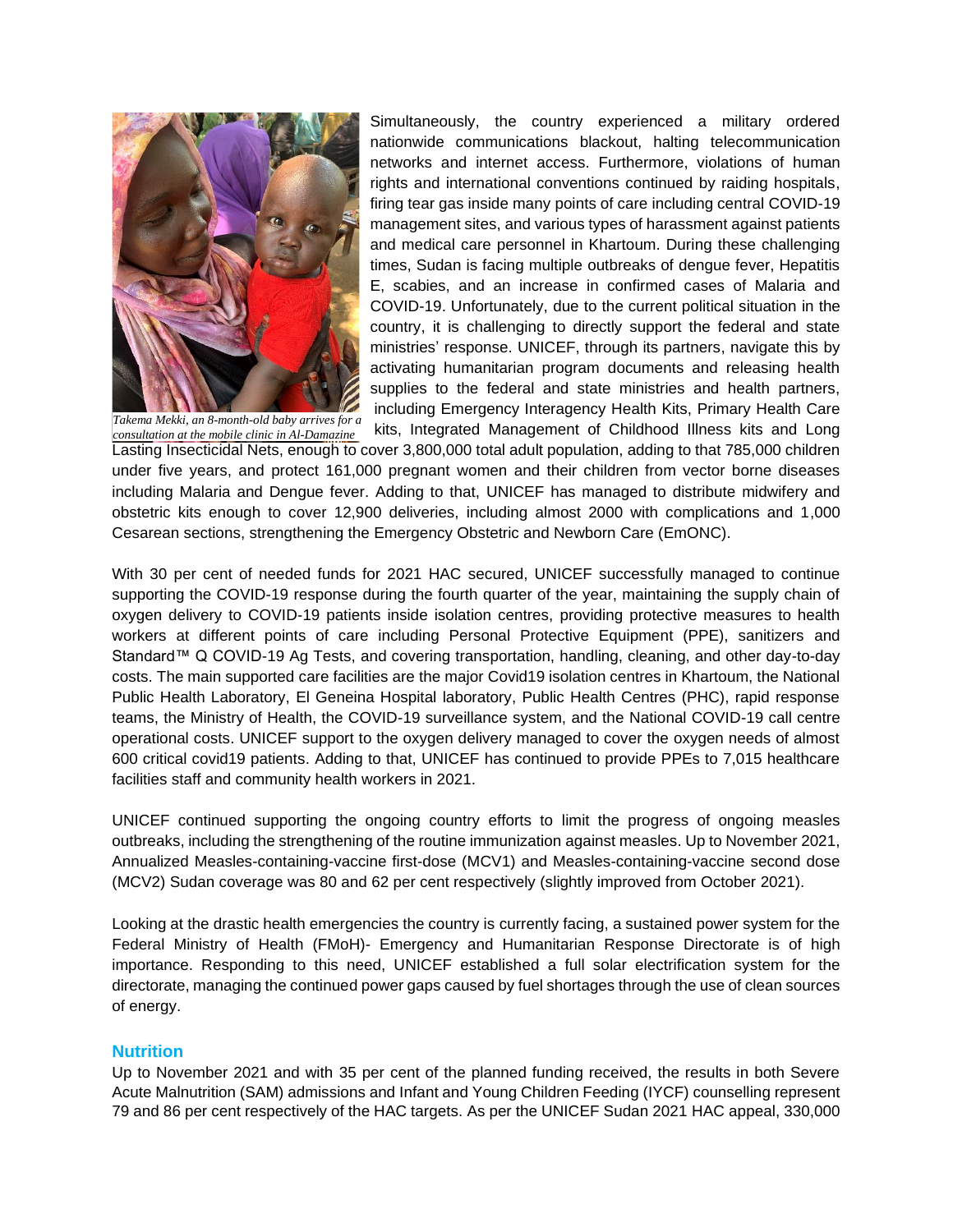children under five suffering from SAM (51 per cent female) are targeted by UNICEF and its implementing partners. 5.8 million children were screened in 2021 with 260,376 children identified with SAM and provided wasting management interventions with a cure rate of 91 per cent. To serve these, the total number of Outpatient Therapeutic Program (OTP) centres across Sudan reached 1,753, of which 1,636 are fixed sites, 73 are mobile and eight are satellite sites. 93 new OTP sites were established across Sudan. A recent assessment of the functional status of OTP services showed that 99 percent of OTPs are fully functioning.

854,067 pregnant and lactating women received counselling on proper IYCF practices through facility and community level counselling services. 7.5 million children 6 to 59 months received Vitamin A supplementation. 300,000 Pregnant and Lactating Women received Iron-Foliate supplementation. UNICEF conducted a MUAC (Mid Upper Arm Circumference) screening campaign in response to the displacement in and around El Geneina, West Darfur. From 210,318 screenings of children between 6 to 59 months, 2,791 children were found with SAM and referred to the appropriate Community-based Management of Acute Malnutrition (CMAM) services. 24 OTPs were established and integrated within the PHC at the IDP gathering points of which 16 OTPs are fully supported by UNICEF. 30 Mothers support groups were established at gathering points and an additional 90 groups are being created.

In response to the Tigray refugee crisis, UNICEF supported eight CMAM centers for malnutrition screening, six OTPs (out of the eight) to provide SAM and MAM (Moderate Acute Malnutrition) management services through partnerships with the relevant Ministry, Concern Worldwide, ALIGHT and MSF-Holland. Overall, 72,897children under five were screened with 1,360 children identified and admitted for SAM treatment across all sites. UNICEF also established four IYCF corners in the host communities and camps to provide nutrition counselling services to 9,787 pregnant and lactating mothers. A model Breast Milk Substitute (BMS) kit was developed from materials available at the local market and 85 kits were procured to be used for eligible young children with orientation sessions and training on BMS provided to service providers. UNICEF stepped in to address the need of non-breast-fed infants, in terms of procuring and delivering the needed quantities of Ready to Use Infant Formula, based on field level need assessment findings.

UNICEF Country Office in Sudan, in collaboration with the UNICEF Country Office in Ethiopia provided information and communication materials on proper child feeding practices and nurturing care in the Tigray language. 1,200 posters, 6,000 brochures were distributed to promote good nutrition practices. UNICEF supported the FMoH in developing a Nutrition Rapid Assessment tool to improve emergency responses and the National multi-hazard nutrition (Floods, Outbreaks, Conflict, Drought) contingency plan was developed in addition to the development of nutrition in emergencies related guidelines. Support was provided to develop the guidelines on the Management of Acute Watery Diarrhea /Cholera in children with Acute Malnutrition within the COVID-19 context and to update CMAM training protocols.

UNICEF continued to develop the Nutrition capacity of personnel and facilities in Sudan. 1,911 frontline nutrition staff and 3,206 community volunteers received CMAM training. Over 42,000 mothers were trained on MUAC screening, bringing the total number of Mothers of SAM children now using family MUAC approach to 76,369. 30 FMoH, UN and NGO staff received IYCF in emergency training for the first time in Sudan, 46,275 volunteers were trained on Community-IYCF and 3,507 staff were trained on Facility-IYCF, while growth monitoring training was conducted for 35 trainers. 57 staff were trained on supply chain management in North Darfur and Kassala, and 131 nutrition focal points received data management training. UNICEF managed to maintain intact key nutrition supplies pipeline where over 6,000 metric tonnes of nutrition supplies were secured and timely prepositioning was ensured including that for the rainy season. Rehabilitation was completed for 36 warehouses while 24 is ongoing.

#### **Child Protection**

UNICEF's child protection response continued to provide Mental Health and Psycho-Social Support (MHPSS) services in quarter four, reaching 160,170 children including 57,062 refugee children. In total, 217,232 children have benefitted from psychosocial support (PSS) services.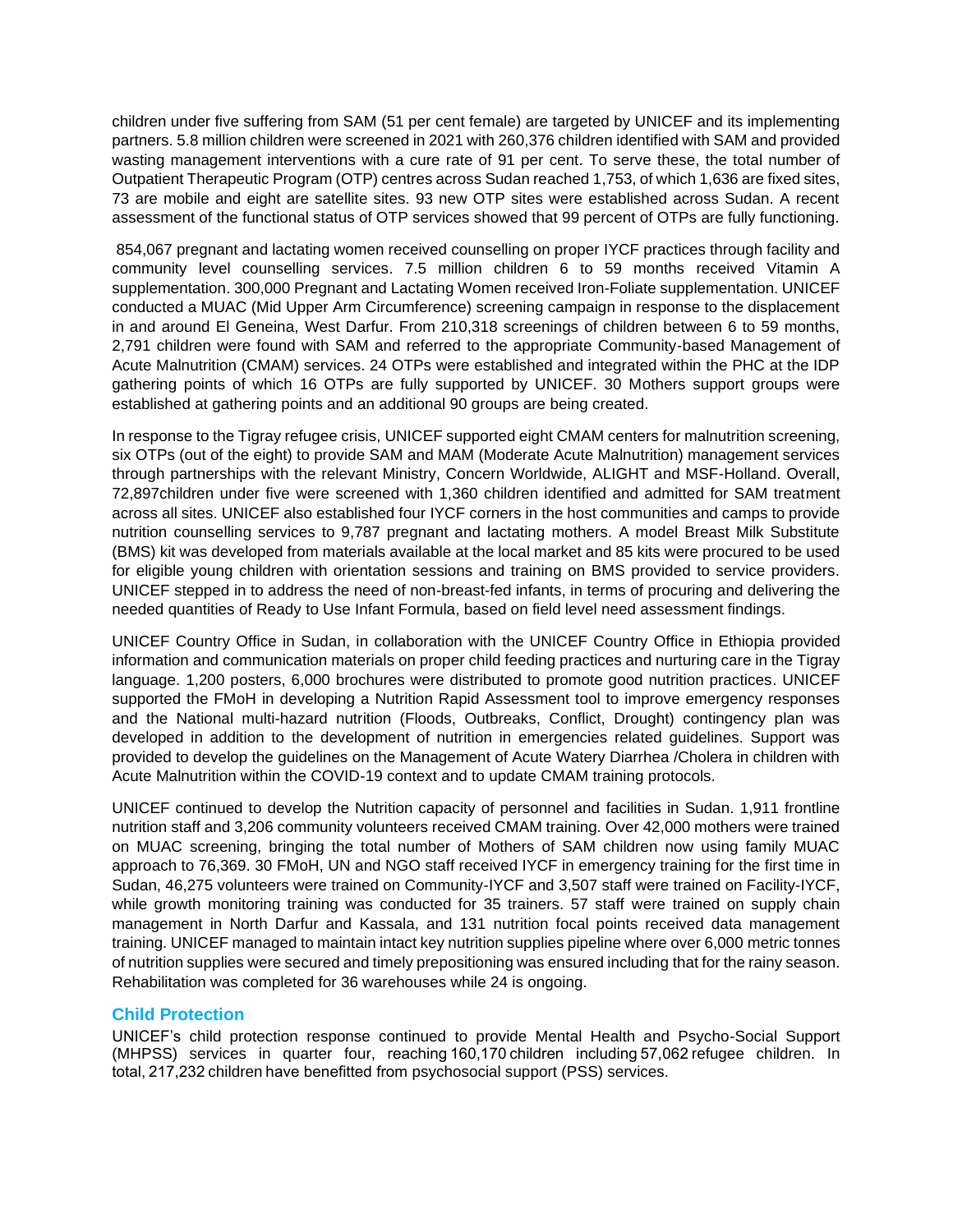Based upon the best interests of the child, 11,838 Unaccompanied and Separated Children (UASC) were identified and reunified with their families or placed in alternative family care across the targeted intervention areas during the reporting period. These reunifications and alternative care placements were based in an individual assessment of each child taking into consideration their physical safety and social and emotional wellbeing.

During the reporting period, UNICEF and partners also provided prevention and response services such as legal, medical and PSS support to 20,538 survivors and women and girls at risk of Gender-Based Violence (GBV), including 7,929 Refugees children. These interventions were conducted taking a survivor centred approach.

Economic deterioration and political instability continue to pose challenges in implementation of activities. There was an increase in security incidents affecting children pertaining to civil unrest recorded during the reported period. UN confirmed over 120 child rights violations since the military takeover on 25 October 2021 until the end of 2021. This includes nine children killed and 13 children injured. 

#### **Education**

The Political situation has also affected education with demonstrations and teachers' strikes arising from the military coup and impacting the schools' operations and continuity of learning in all the 18 states of Sudan.

During the reporting period, UNICEF supported increased access to learning opportunities for 41,203 out of school children (20,165 boys; 21,038 girls) through enrolment campaigns and opening of the Accelerated Learning Programme (ALP) centers across 13 states. To support learning continuity and improved learning environment, UNICEF distributed teaching and learning materials to 158,606 children (49,954 boys; 108,652 girls) in North Darfur, South Darfur, East Darfur, Central Darfur, South Kordofan, White Nile, and Gedaref.

Furthermore, 4,895 teachers (1,250 male; 3,645 female) at primary levels and 13,426 teachers (5,615 males; 7,811 females) in total were trained in Teacher Preparedness Training Programme (TPTP), Conflict Sensitivity and Peacebuilding, teaching methodologies for the accelerated learning programme and early childhood education, Life skills in Emergency, and Education in Emergency.

UNICEF continued to support schools to implement safe school protocols for COVID-19 prevention and control by providing COVID-19 kits, TPTP, face masks, hand sanitizer, water tanks which benefitted additional 2,129 schools during the fourth quarter of the year.

Overall, the year 2021 witnessed improvement in access to learning after the closure of educational institutions, especially basic and secondary schools, for 9 months during 2020. In summary, in 2021, UNICEF supported a total of 199,350 out of school children (98,790 boys; 100,560 girls) in humanitarian situations to have access to formal and informal education opportunities with a total of 444,829 students (190,568 boys; 254,261 girls) reached with education supplies. Also, a total of 2,965 schools were supported to implement safe school protocols for COVID-19 prevention and control by providing COVID-19 kits, TPTP, face masks, hand sanitizer, and water tanks. As for improving school environment, UNICEF support helped construct 78 new classrooms, rehabilitate 161 classrooms and construct 50 school latrines for the benefit of 87,537 individuals (40,854 boys; 46,854 girls) across Sudan. UNICEF contributed to building capacity of 2,655 members of the school management committees (1,665 males; 990 females) on co-school management and Life Skills in Emergency, Prevention of Sexual Exploitation and Abuse (PSEA), COVID-19 awareness, and school improvement planning.

#### **Water, Sanitation and Hygiene (WASH)**

The UNICEF WASH programme provided 3,279,990 conflict, flood, and epidemic affected people (including 1,699,450 females and 1,639,950 children) with access to lifesaving basic water services in 15 states of Sudan (reaching 117 percent of the 2021 target). Of these, 450,100 were provided with durable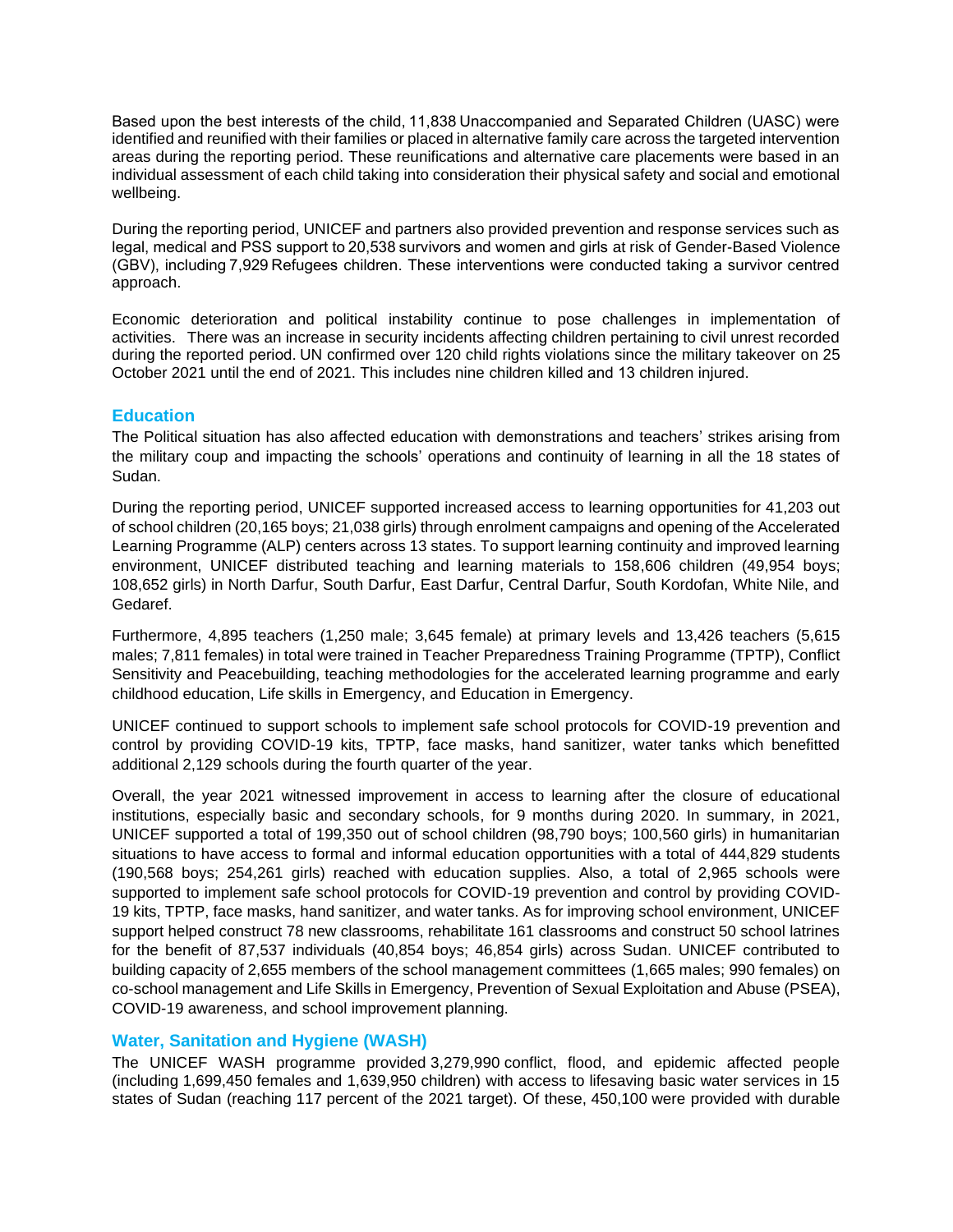water sources through the construction/rehabilitation of 561 gender sensitive basic water sources (mainly motorized solar powered systems and handpumps). The rest of the benefited population, 2,829,890 people, were provided with water disinfection, operational and maintenance support, or water trucking interventions for existing water facilities. The recipients of this support were including Internally Displaced People (IDPs), COVID-19, flood and other emergency affected population (2,881,080 people), and Ethiopian and South Sudanese Refugees (398,910 people).

81,920 conflict, flood and epidemic affected people (including 43,850 females and 40,960 children) were provided with access to adequate sanitation facilities (reaching 14 per cent of the 2021 target). Those were including 64,250 IDPs and COVID-19, flood and other emergency affected population,



*Enhancing children's access to water in Um Rakuba Ethiopian Refugees camp* 

Refugees (199,200).



*People accessing water through a rehabilitated water hand pump in East Darfur*

communities, government, NGOs, and donors.

Prevention of Sexual Exploitation and Abuse (PSEA)

Sudan's Country Office made significant progress by reducing the rating of PSEA high-risk national Civil Society Organisations in December. UNICEF's 38 national implementing partners have actively participated in the PSEA Campaign organized by the Sudan PSEA Network on October- December 2021 covering eight states reaching out to more than 15,423 of the affected population from IDPs, refugees, returnees, and the host communities.

PSEA orientation and training sessions were organized for 203 individuals including UNICEF staff, UNICEF national implementing partners teams and their affiliated staff including security guards and cleaners. UNICEF Supported in the facilitation of PSEA training organized by PSEA Network targeted 81 Sudan PSEA Network members from all over Sudan. In addition, close collaboration with UNHCR in providing technical support to Gedaref PSEA Taskforce for the Interagency SEA Risk Assessment in the Gedaref State conducted in November 2021 by developing tools, methodologies and action plans for the Sexual Exploitation and Abuse Risk Assessment.

and 17,670 Ethiopian and South Sudanese Refugees. The under achievements on the sanitation interventions were mainly the result of inadequate emergency sanitation funding and changing of the sanitation promotion approach for the protracted emergencies from direct latrine construction to supporting the affected communities to construct their own latrines through Community Led Total Sanitation (CLTS) approach. 1,762,700 conflict, flood, and epidemic affected/at risk population (including 913,250 females and 881,350 children) were reached with hygiene promotion interventions with a focus on handwashing with soap and COVID-19 infection prevention and control communications.

As a part of WASH hygiene promotion interventions, WASH related Infection Preventing and Control (IPC) supplies, mainly 785,490 hand washing soap bars, 52,180 twenty-liters water containers (jerry cans), hygiene kits, chlorine tablets and sanitizers were distributed as required (80 percent of 2021 target). The benefited population were mostly IDPs, COVID-19 and other emergency affected population (1,563,500), and Ethiopian and South Sudanese

> As part of the above achievements, UNICEF has successfully reached around 24,000 people in long ago closed/hard-to-reach areas in South and West Kordofan and 77,750 abruptly displaced IDPs in West Darfur due to the irrupted mass conflict with effective lifesaving under the UNASH services. UNICEF has introduced and scaled up innovative water supply systems which are improved, low-cost and climate change friendly hybrid solar-powered motorized water pumping systems with backup handpumps. The newly introduced systems were very well received by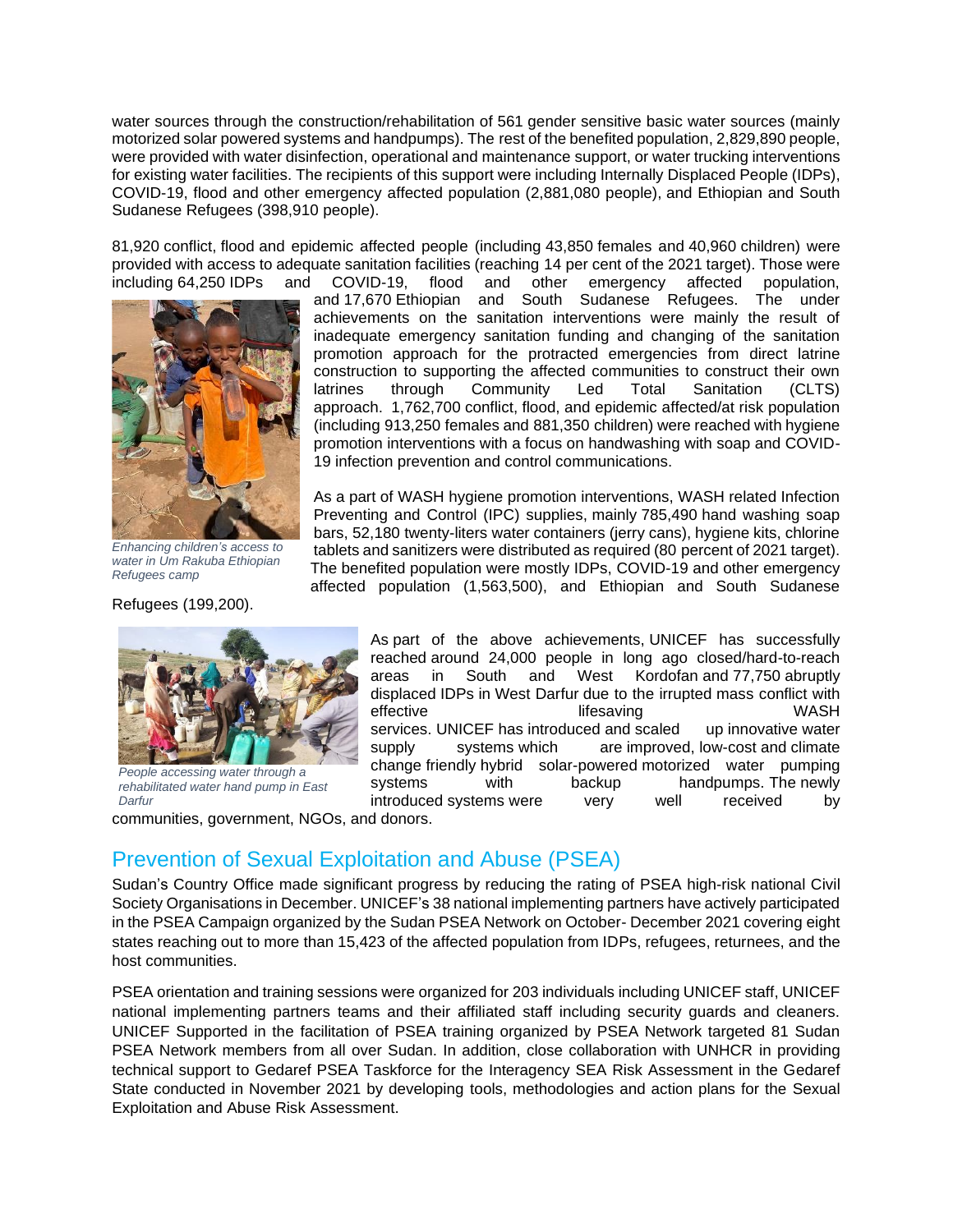# Communications for Development (C4D)

UNICEF continued to engage in the response to the COVID-19 pandemic and other disease outbreaks. During this reporting period, there was a particular focus on ensuring adequate uptake of COVID-19 vaccinations during the ongoing campaign due to the sort life spam of the vaccines. Large efforts were made on advocacy with key pillars in the community, influencers both at federal and state level, in addition to engaging communities through activities that strongly promoted and generated vaccine demand and uptake.

At state level, 110 new platforms were established, and 57 platforms were re-activated during which 37 males and 20 female leaders were trained. In total a series of 54 radio episodes were developed and translated into 4 local languages. Communication materials developed include 2,500 booklets, 2,737 fliers, pamphlets and posters on key family practices, in addition to 40 branded pens. Through the use of mobile microphones, a total of 118,984 individuals were reached with prevention messages around the Covid-19 pandemic. In South Darfur, orientation on prevention measures was conducted targeting 12 social workers, 12 announcers, 30 Imams, 30 women, 30 youth and community leaders.

Freezing of direct payment modalities to Federal Government proved to be the major challenge hindering implementation of activities at federal and state level, while political instability, internet and network connectivity cuts continued to add to the delays in implementation.

### Communications and advocacy

UNICEF dedicated to defending children's rights, is closely monitoring the situation during the current civil arrest and volatile political movement. Among others, UNICEF published two statements; one [statement](https://www.unicef.org/sudan/press-releases/protection-children-must-be-prioritized-all-times) focused on the protection of children and another [statement](https://www.unicef.org/mena/press-releases/three-children-killed-sudan-recent-unrest) condemning the deaths of children during protests.

UNICEF in its effort to advocate for the rights of girls and to commemorate the International Day of the Girl, published a [video](https://www.youtube.com/watch?v=zqVt77mwHl8) concerning UNICEF-supported clubs to combat Female Genital Mutilation/Cutting in the state of Al-Jazeera. Moreover, UNICEF Sudan organized a high-level launch for [Learning passport,](https://www.unicef.org/sudan/press-releases/learning-passport-launched-sudan) an elearning educational tool that could be used online and offline to enhance education for primary and middle school students.

At the same time, one of UNICEF Sudan youth advocates, [Makhtoum Abdalla,](https://www.unicef.org/sudan/stories/unicef-sudan-youth-advocate-0) was featured as a speaker in [TED](https://www.ted.com/talks/makhtoum_abdalla_education_is_a_fundamental_right_for_every_child/up-next) talks where he spoke about education as a right for every child.

UNICEF participated in the global mental health campaign ['On My Mind'](https://www.instagram.com/stories/highlights/18235619926073600/) while continued to provide support to women and a showcase of this work concerns the mother-to-mother support group in [South Kordofan.](https://www.unicef.org/sudan/stories/mother-mother-support-groups-spread-helpful-messages-ka) Further support regarding [COVID-19](https://www.unicef.org/sudan/stories/how-health-workers-are-combatting-covid-19-blue-nile-region-sudan) prevention work was recorded in Blue Nile while also [covered](https://www.unicef.org/sudan/stories/when-girls-and-womens-rights-are-violated-whole-community-collapses) the UNICEF-support National Youth Conference in Blue Nile through [social media](https://twitter.com/UNICEFSudan/status/1447892379185319940) and [stories.](https://www.unicef.org/sudan/stories/voices-youth-sudan-gender-based-violence-gbv)

### Humanitarian Leadership, Coordination and Strategy

UNICEF Sudan continues to lead Child Protection, WASH, Nutrition and Education Sector while actively participating in all relevant Humanitarian Coordination mechanisms (Gender-Based Violence Sub Sector, Access Working Group, United Nations Country Team in Sudan.

The Child Protection Area of Responsibility (CP AoR) held consultations with operational partners in Khartoum, to explore how the national coordination system can further support the coordination of child protection during the current political situation and consequently established a Child Protection Working group in Khartoum. In coordination with the Monitoring and Reporting Mechanism Country Task Force on Monitoring and Reporting grave violations of Children's Rights, CP AoR developed a simplified Child Protection (CP) monitoring tool and trained partners on Child Protection monitoring in order to enhance incident monitoring and improve on referral systems especially in areas where there was no robust CP monitoring system. The CP AoR participated in an interagency assessment to the disputed Abyei locality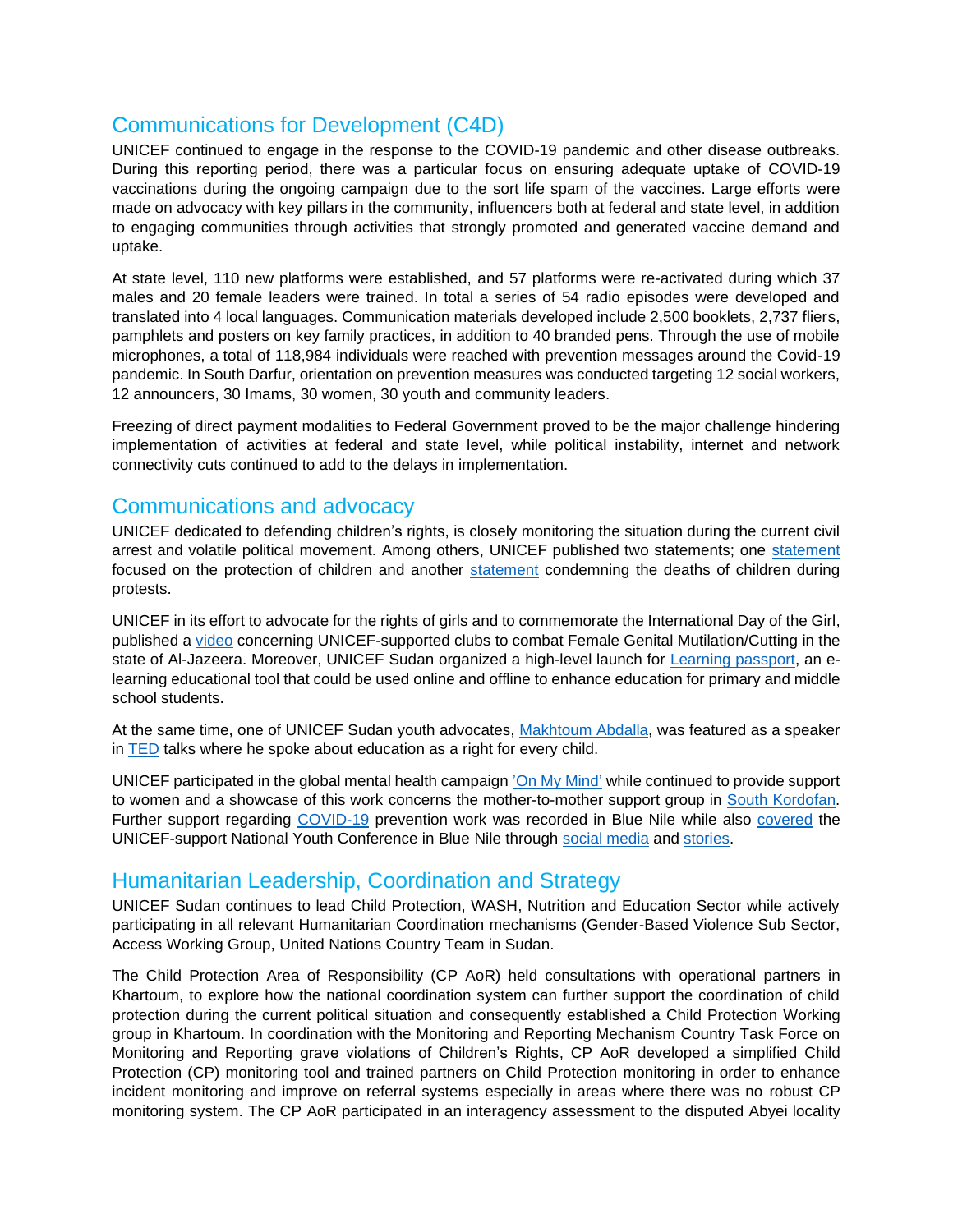while conducted 35 safety audits across three states (West Darfur, Geneina and North Darfur) the safety audit reports are being compiled and will be shared in the first quarter of 2022. The CP AoR continued to advocate for and mobilize resources to support displaced children and their families in locations affected by localized violence due to intertribal conflict across the country despite the fact that Child protection remains one of the least funded sectors in the Humanitarian Response Plan (HRP) 2021.

WASH Sector coordination [\(Dashboard](https://app.powerbi.com/view?r=eyJrIjoiOTNmMWQ0MzEtODk5NS00Y2E3LTliZmUtYmRkYjQ0YTJjZGE2IiwidCI6Ijc3NDEwMTk1LTE0ZTEtNGZiOC05MDRiLWFiMTg5MjAyMzY2NyIsImMiOjh9) | [Website\)](https://www.humanitarianresponse.info/en/operations/sudan/water-sanitation-hygiene) at national and subnational levels ensured WASH service delivery for approximately 3,192,688 individuals, including securing water delivery to 1,254,311, improving and sustaining sanitation services to 490,482, and delivering hygiene promotion activities to 2,515,481. Scheduled monthly national sector and biweekly subnational meetings provided opportunities to coordinate an appropriate response to emerging needs. Ad hoc meetings highlighted urgent response; this was mainly instrumental following the military coup on 25 October 2021.

With respect to Nutrition Sector response coverage, overall, the sector reached 67 per cent<sup>2</sup> of the 2021 annual sector target (1,813,516<sup>3</sup>). As result, a total of 288,340 children with SAM representing 87.1 per cent of the annual target (330,990) were reached and treated for severe acute malnutrition in OTP and SC. However, about 58 per cent of the SAM with medical complications annual target have been reached based on the reports received. On the other hand, a total of 692,787 representing over 72 per cent of MAM annual target were treated. The corresponding figure for acutely malnourished Pregnant and Lactating women (PLW) was 230,899, about 55 per cent of the annual target.

A total of 49 SMART survey managers were trained comprising participants from UN agencies, FMOH and NGOs. The training was jointly funded by UNICEF and WFP. Implementation of pilot surveys was expected to be done first quarter of 2022.

The Education Sector reached its full target of supporting 2.2 million vulnerable children with emergency education interventions in 2021. However, as only \$39 million was secured against a financial requirement of \$129 million, children were not able to benefit from a comprehensive package of complementary activities to support their access to quality equitable education. Key interventions have included school feeding, establishment of temporary and semi-permanent emergency classrooms, investments in water and sanitation to ensure children have access to latrines and handwashing facilities at school, provision of teaching and learning supplies, support to Parent-Teacher Associations, teacher training, and providing system strengthening support to the Ministry of Education. Additionally, in the last quarter of 2021 the Joint Education Needs Assessment, the first to ever be conducted in Sudan, was finalized. In December 2021, the Education Cannot Wait Executive Committee approved an allocation of \$17.7 million for the Sudan Multi-Year Resilience Programme (2021-2024) which will support more than 100,000 conflict-affected and otherwise vulnerable children in Sudan to fulfil their right to education.

### Human Interest Stories and External Media

Joint Programme to combat FGM- When girls' and women's rights are violated, the whole [community collapses | UNICEF Sudan](https://www.unicef.org/sudan/stories/when-girls-and-womens-rights-are-violated-whole-community-collapses)

USAID [-A mobile clinic for flood-affected communities in Al-Damazine | UNICEF Sudan](https://www.unicef.org/sudan/stories/mobile-clinic-flood-affected-communities-al-damazine)

#### Next SitRep: 15 April 2022

.

**UNICEF Sudan:** [www.unicef.org/sudanUNICEF](http://www.unicef.org/sudanUNICEF)

 $2$  Reached based on under-five SAM, MAM and PLW is 1,212, 026 based on reports received.

<sup>&</sup>lt;sup>3</sup> Total reached will be updated as more pending quarter four reports are received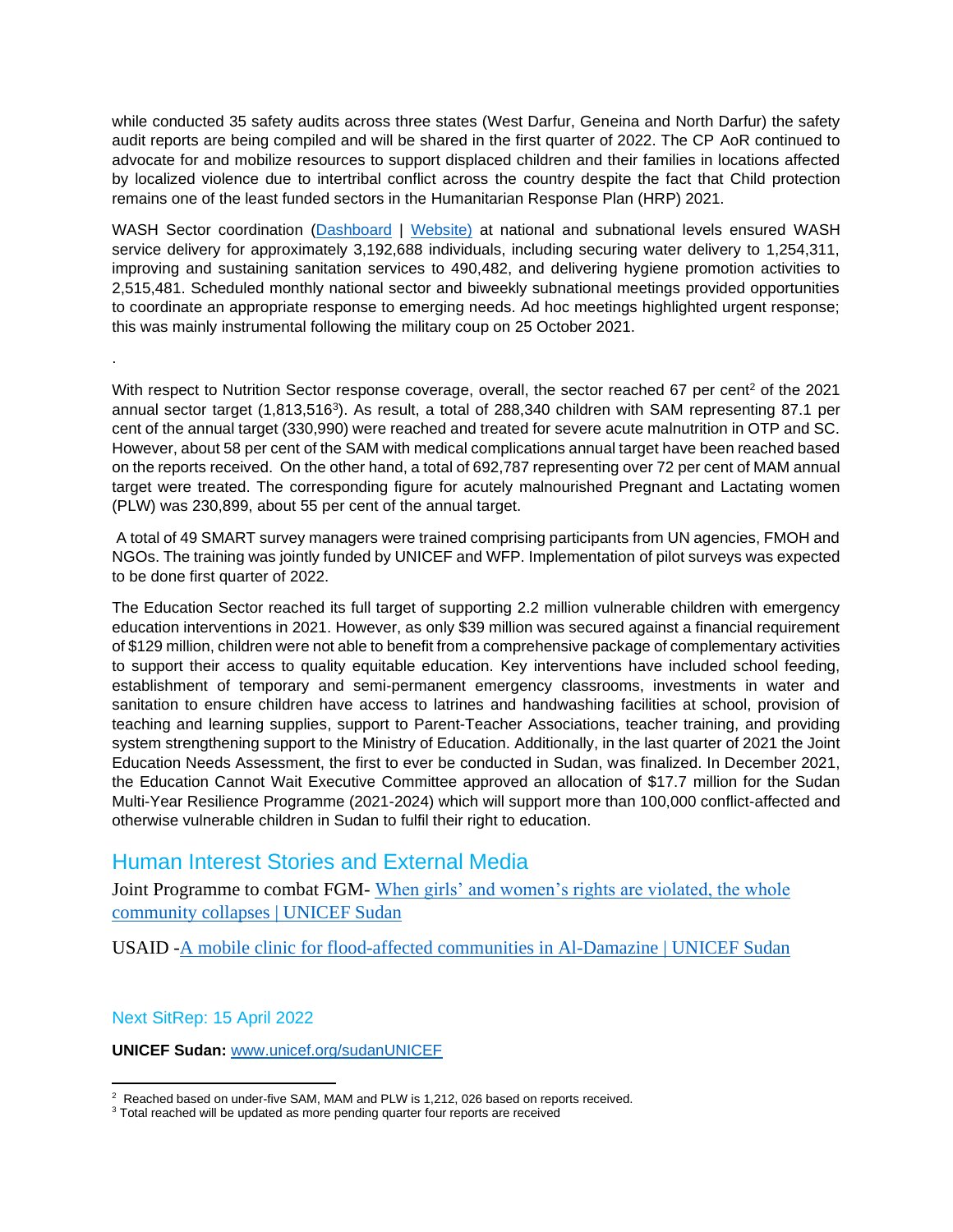**Sudan Facebook:** https://www.facebook.com/UnicefSudan **Sudan Humanitarian Action for Children:** <https://www.unicef.org/appeals/sudan.html>

|              | Who to contact Mandeep O'Brien | <b>Fatma Mohammed Naib</b>    | <b>Jill Lawler</b>            |
|--------------|--------------------------------|-------------------------------|-------------------------------|
| for further  | <b>Representative</b>          | <b>Chief of Communication</b> | <b>Chief Field Operations</b> |
| information: | <b>UNICEF Sudan</b>            | and Advocacy                  | <b>UNICEF Sudan</b>           |
|              | Tel: +249 (0) 15 655 3670      | <b>UNICEF Sudan</b>           | Tel: +249 (0)91 217 0355      |
|              | ext.300                        | Tel: +249 (0) 87 188 8000     | Email: jlawler@unicef.org     |
|              | Email: mobrien@unicef.org      | ext.320                       |                               |
|              |                                | Email: fnaib@unicef.org       |                               |

#### Annex A

### Summary of Programme Results

|                                                                  |                                                        |                                       |                   | <b>UNICEF and IPs Response</b> |                      |                | <b>Cluster/Sector Response</b> |                |
|------------------------------------------------------------------|--------------------------------------------------------|---------------------------------------|-------------------|--------------------------------|----------------------|----------------|--------------------------------|----------------|
| <b>Sector</b><br><b>Indicator</b><br>Disaggregation              |                                                        | <b>Total</b><br>$n$ eeds <sup>4</sup> | 2021<br>target    | <b>Total</b><br><b>results</b> | Change*<br><b>AV</b> | 2021<br>target | <b>Total</b><br><b>results</b> | Change*<br>A V |
| Health <sup>5</sup>                                              |                                                        |                                       |                   |                                |                      |                |                                |                |
| Children under 1 year<br>vaccinated against<br>measles           | IDPs,<br>Returnees.<br>Vulnerable,<br><b>Residents</b> | 9.2<br><b>Million</b>                 | 908,313           | 1,211,928                      | 436,335              |                |                                |                |
|                                                                  | Refugees<br>Total                                      |                                       | 52.865<br>961,178 | 77.357<br>1,289,2856           | 27,851<br>464,186    |                |                                |                |
| Children under 5 to<br>accessing Integrated<br>Management        | IDPs,<br>Returnees,<br>Vulnerable,<br><b>Residents</b> |                                       | 897,736           | 1,980,103                      | 1,080,8127           |                |                                |                |
| of Childhood Illness<br>(IMCI) services                          | <b>Refugees</b>                                        |                                       | 197,064           | 434,657                        | 237,2518             |                |                                |                |
| # health care facility                                           | Total                                                  |                                       | 1,094,800         | 2,414,760 <sup>9</sup>         | 1,318,063            |                |                                |                |
| staff and<br>community health<br>workers trained on<br>infection |                                                        |                                       | 7,020             | 5,973                          | $\Omega$             |                |                                |                |

<sup>4</sup> Overall needs are based on 2021 Humanitarian Needs Overview.

<sup>5</sup> Relevant results concern the period of January 2021 to November 2021 due to the relevant reporting method.

<sup>&</sup>lt;sup>6</sup> An accelerated routine immunization activity was conducted in all states and localities with focus on low performing and low coverage areas. The accelerated routine immunization focused more on measles coverage for both first and second dose with communication campaign to help reach the backlog of unimmunized children as one of the strategies to stop the current measles outbreak in some localities. The result of the intervention which supported by UNICEF was significantly contributed to overall increase in all antigens and help reach more children who missed their vaccination during the last reporting period.  $^7$  The Quarter 3 Humanitarian Situation Report, due to human error, incorrectly indicated Total Results as  $^{\circ}732,029^{\circ}$ , the correct

number being 899,291 <sup>8</sup> The Quarter 3 Humanitarian Situation Report, due to human error, incorrectly indicated Total Results as "131,765", the correct

number being 197,406

<sup>9</sup> UNICEF raised relevant sale orders of IMCI kits and different child health supplies in the end of 2020. As a result of the global lockdown due to COVID-19 , UNICEF received supplies in 2021 which allowed to achieve a greater number of beneficiaries than were initially targeted.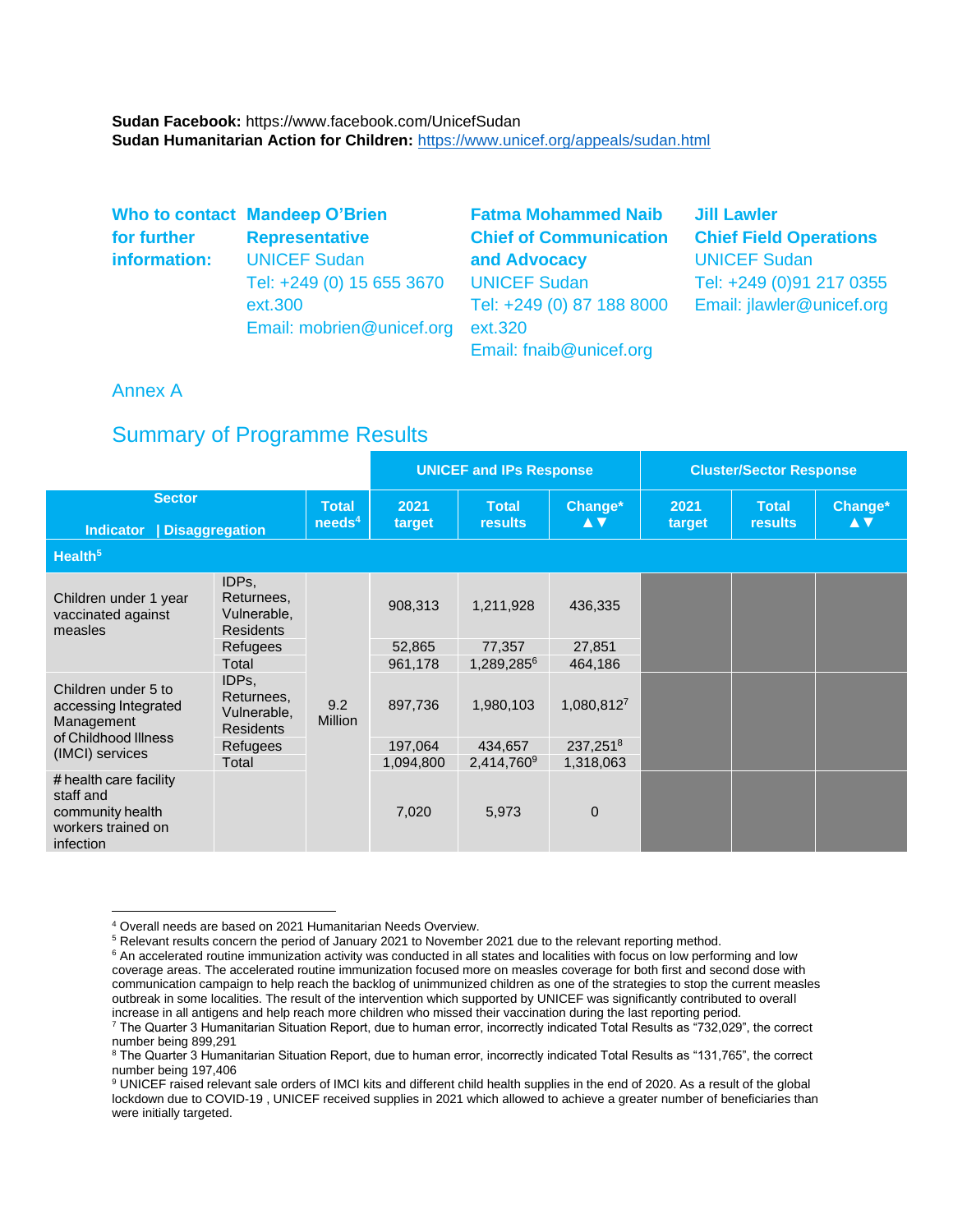| Nutrition <sup>10</sup>                                                           |                                                                 |                |                    |                     |                   |         |         |        |
|-----------------------------------------------------------------------------------|-----------------------------------------------------------------|----------------|--------------------|---------------------|-------------------|---------|---------|--------|
| Children 6-59 months<br>affected by Severe<br><b>Acute Malnutrition</b>           | IDPs,<br>Returnees,<br>Vulnerable.<br><b>Residents</b>          |                | 306,900            | 242,150             | 43,459            | 330,000 | 289,859 |        |
| admitted to treatment                                                             | Refugees                                                        |                | 23,100             | 18,226<br>260,37611 | 3,271             |         |         |        |
| Children under 5 to<br>accessing Integrated<br>Management<br>of Childhood Illness | Total<br>IDPs,<br>Returnees,<br>Vulnerable.<br><b>Residents</b> | 3.7<br>Million | 330,000<br>920,700 | 794,282             | 46,730<br>204,827 | 920,700 | 854,067 |        |
| (IMCI) services                                                                   | Refugees<br><b>Total</b>                                        |                | 69,300<br>990,000  | 59,785<br>854,067   | 15,418<br>220,245 |         |         |        |
| <b>Child Protection, GBVIE &amp; PSEA</b>                                         |                                                                 |                |                    |                     |                   |         |         |        |
| Children accessing<br>mental health and                                           | IDPs,<br>Returnees,<br>Vulnerable,<br><b>Residents</b>          |                | 272,923            | 160,170             | 39,728            | 627,124 | 317,720 | 63,086 |
| psychosocial support                                                              | Refugees                                                        |                | 76,028             | 57,062              | 2,412             |         |         |        |
|                                                                                   | Total                                                           |                | 349,000            | 217,23212           | 57,378            |         |         |        |
| Children without<br>parental or family care<br>provided with                      | IDPs,<br>Returnees,<br>Vulnerable,<br><b>Residents</b>          |                | 9,000              | 11,838              | 3,877             | 89,589  | 29,708  | 7,945  |
| appropriate alternative<br>care arrangements                                      | Refugees                                                        |                | 4,443              | 1,208               | 5                 |         |         |        |
|                                                                                   | Total                                                           | 2.6            | 13,400             | 13,046              | 2,515             |         |         |        |
| Women, girls and boys<br>accessing GBV risk<br>mitigation, prevention             | IDPs,<br>Returnees,<br>Vulnerable,<br><b>Residents</b>          | <b>Million</b> | 154,068            | 20,538              | 5,626             |         |         |        |
| or response<br>interventions.                                                     | Refugees                                                        |                | 49,124             | 7,929               | 388               |         |         |        |
|                                                                                   | Total                                                           |                | 203,200            | 28,46713            | 23,949            |         |         |        |
| People with access to<br>safe channels to report<br>sexual exploitation and       | IDPs.<br>Returnees,<br>Vulnerable,<br><b>Residents</b>          |                | 1,995,032          | 31,52314            | N/A <sup>15</sup> |         |         |        |
| abuse                                                                             | Refugees                                                        |                | 298,108            | $\mathbf{0}$        | $\Omega$          |         |         |        |
|                                                                                   | Total                                                           |                | 2,282,140          | 31,52316 17         | 9,112             |         |         |        |

**Education**

<sup>10</sup> Relevant results concern the period of January 2021 to November 2021 due to the relevant reporting method.

<sup>11</sup> This figure depicts relevant reports until November due to relevant reporting method, the final admission figure including December data is 290,000 children with SAM (88% of the target and the highest admission figure in CMAM history in Sudan) . Funding constrains prevented the programme to scale up further and reach its target.

<sup>12</sup> The under achievement was a result of Child Protection underfunding in 2021 which received 11 per cent of the relevant requirement needed to reach its targets.

<sup>13</sup> The under achievement was a result of Child Protection underfunding in 2021 which received 11 per cent of the relevant requirement needed to reach its targets.

14 This number concerns feedback directly received by UNICEF and IPs via Community Feedback Complaints Mechanism in Geneina, Gedaref, Darfurs and Khartoum and people reached through PSEA raising awareness Campaigns (including Focus Group Discussions, face-to-face meetings, discussions, and orientation Sessions)

<sup>15</sup> As different methods of calculation were used during reporting of this and the previous report.

<sup>16</sup> The aforementioned number concerns feedback directly received by UNICEF and IPs via Community Feedback Complaints Mechanism in Geneina, Gedaref, Darfurs and Khartoum and people reached through PSEA raising awareness Campaigns (including Focus Group Discussions, face-to-face meetings, discussions, and orientation Sessions).

 $17$  Due to its nature, data reporting and collection poses a number of challenges and the aforementioned number does not depict in full people reached by UNICEF on this topic. UNICEF Sudan is working to better mainstreaming ethical data collection to be in a better position to depict relevant outcomes for 2022.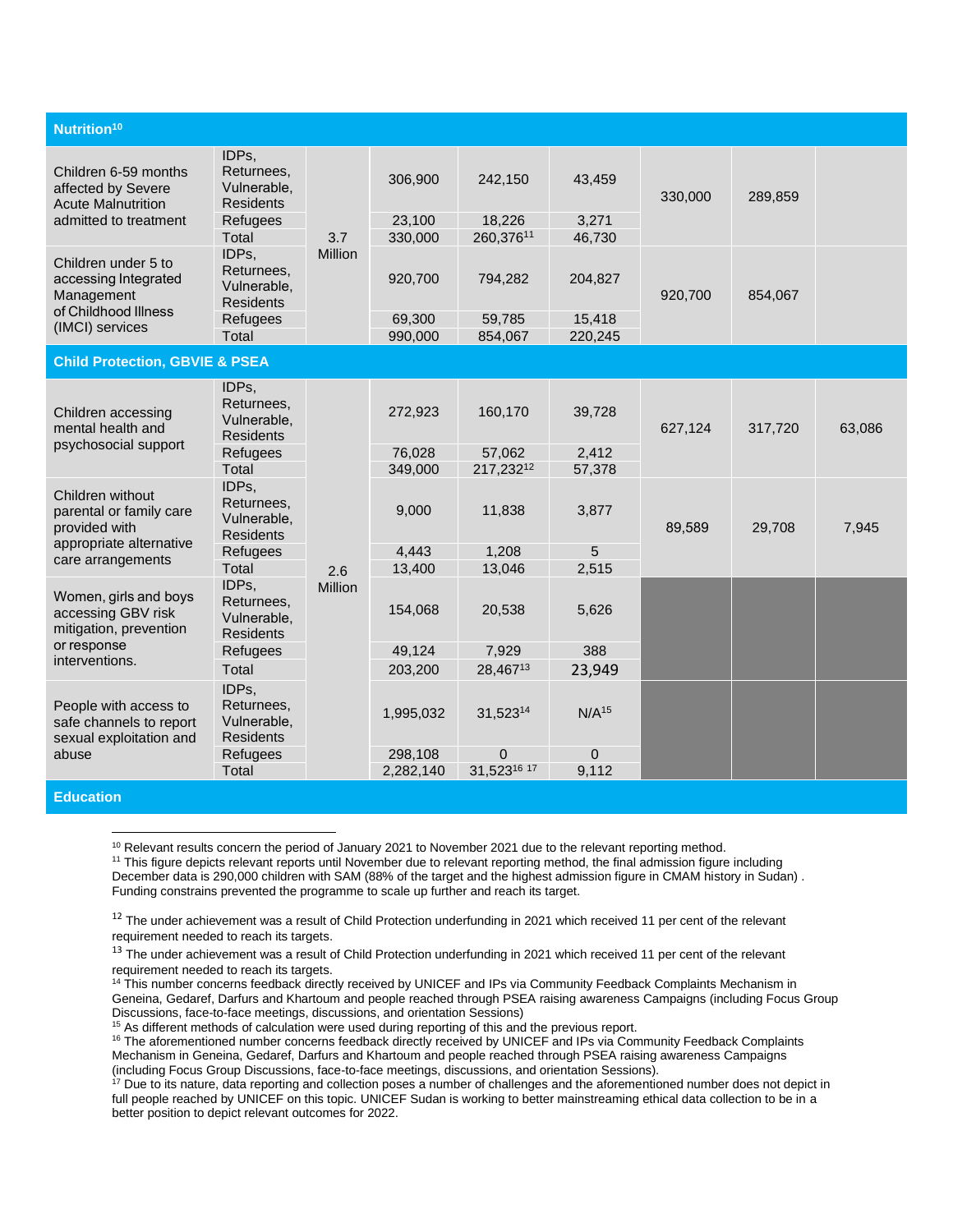| Children accessing<br>formal or non-formal<br>education, including<br>early learning       | IDPs,<br>Returnees.<br>Vulnerable,<br><b>Residents</b><br>Refugees<br>Total | 2.9<br>Million | 139,860<br>15,540<br>170,940 | 271,279<br>9,585<br>280,86420 | 41,203<br>$\Omega$<br>41,203 | 2,200,00018             | 2,200,000 | 1,987,13419 |
|--------------------------------------------------------------------------------------------|-----------------------------------------------------------------------------|----------------|------------------------------|-------------------------------|------------------------------|-------------------------|-----------|-------------|
| Schools implementing<br>safe school protocols<br>(infection prevention<br>and control)     |                                                                             |                | 2,434                        | 2,96521 22                    | 2,129                        |                         |           |             |
| Children in<br>humanitarian situations<br>who received subsidies,<br>scholarships, grants, | IDPs,<br>Returnees,<br>Vulnerable,<br><b>Residents</b>                      |                | 618,426                      | 429,374                       | 158,606                      | 2,200,000 <sup>23</sup> | 2,200,000 | 2,059,93324 |
| social assistance and/or                                                                   | Refugees                                                                    |                | 68,714                       | 15,455                        | $\Omega$                     |                         |           |             |
| teaching, learning and<br>recreation materials<br>from UNICEF to attend<br>school          | <b>Total</b>                                                                |                | 687,140                      | 444.829 25                    | 158,606                      |                         |           |             |
| <b>WASH</b>                                                                                |                                                                             |                |                              |                               |                              |                         |           |             |
| People accessing a<br>sufficient quantity<br>of safe water for                             | IDPs,<br>Returnees.<br>Vulnerable,<br><b>Residents</b>                      |                | 2,350,000                    | 2,881,100                     | 693,700                      | 1,171,878               | 1,254,311 | 526,261     |
| drinking, cooking and                                                                      | Refugees                                                                    |                | 450,000                      | 398,900                       | 184,000                      |                         |           |             |
| personal hygiene                                                                           | Total                                                                       | 9.0            | 2,800,000                    | 3,280,000 <sup>26</sup><br>27 | 877,700                      |                         |           |             |
| People in humanitarian<br>situations accessing<br>and using adequate                       | IDPs,<br>Returnees,<br>Vulnerable,<br><b>Residents</b>                      | Million        | 450,000                      | 64,300                        | 38,100                       | 1,752,480               | 490,482   | 235,206     |
| sanitation facilities                                                                      | <b>Refugees</b>                                                             |                | 150,000                      | 17,700 <sup>28</sup>          | 11,600                       |                         |           |             |
|                                                                                            | Total                                                                       |                | 600,000                      | 82,000 <sup>29</sup>          | 49,700                       |                         |           |             |

<sup>18</sup> In the first three quarters of 2021, this target was reported incorrectly as "2,000,000" due to a human error. The target according to HRP2021 is 2,200,00.

<sup>19</sup> Sector Partners did not fully report in 5Ws (sectorial data collection method) until the fourth quarter of the year. Thus, the number depicted shows results achieved in all quarters but were reported during the last one.

<sup>20</sup> Schools were closed periodically throughout 2021, due to COVID and political unrest, to which end, UNICEF scaled up effort to continue provision of eLearning and alternative learning opportunities.

 $21$  The result shows the number of schools that have met one of the following criteria: 1) have received COVID-19 kits; 2) trained teachers on Teacher Preparedness Training Programme (TPTP); 3) have functional WASH facilities; 4) have hygiene clubs; 5) apply physical distancing; and 6) use masks.

 $22$  Schools were closed periodically throughout 2021 due to COVID and political unrest, thereby limiting the scope and reach of interventions in the formal education system.

<sup>23</sup> In the first three quarters of 2021, this target was reported incorrectly as "2,000,000" due to a human error. The target according to HRP2021 is 2,200,00.

<sup>24</sup> Sector Partners did not fully report in 5Ws (sectorial data collection method) until the fourth quarter of the year. Thus, the number depicted shows results from all quarters but were reported during the last one.

<sup>25</sup> Schools were closed periodically throughout 2021 due to COVID and political unrest, thereby limiting the scope and reach of interventions in the formal education system.

 $26$  Of these, 450,100 were provided with durable water sources through the construction/rehabilitation of 561 gender sensitive basic water sources (mainly motorized solar powered systems and handpumps). The rest of the benefited population (2,829,890) were provided with water disinfection, operational and maintenance, or water trucking support for existing water facilities.

 $^{27}$ UNICEF supported a great scale flood response water supply disinfection operation during the last quarter.

<sup>28</sup> UNICEF is not involved in SSRs exclusive sanitation interventions. They are mainly tackled by UNHCR and NGOs. Hence the low result achievement.

<sup>29</sup> The under achievements on the sanitation interventions were mainly the result of low emergency sanitation funding and changing of the sanitation promotion approach for the protracted emergencies from direct latrine construction to supporting the affected communities to construct own latrines through Community Led Total Sanitation (CLTS) approach.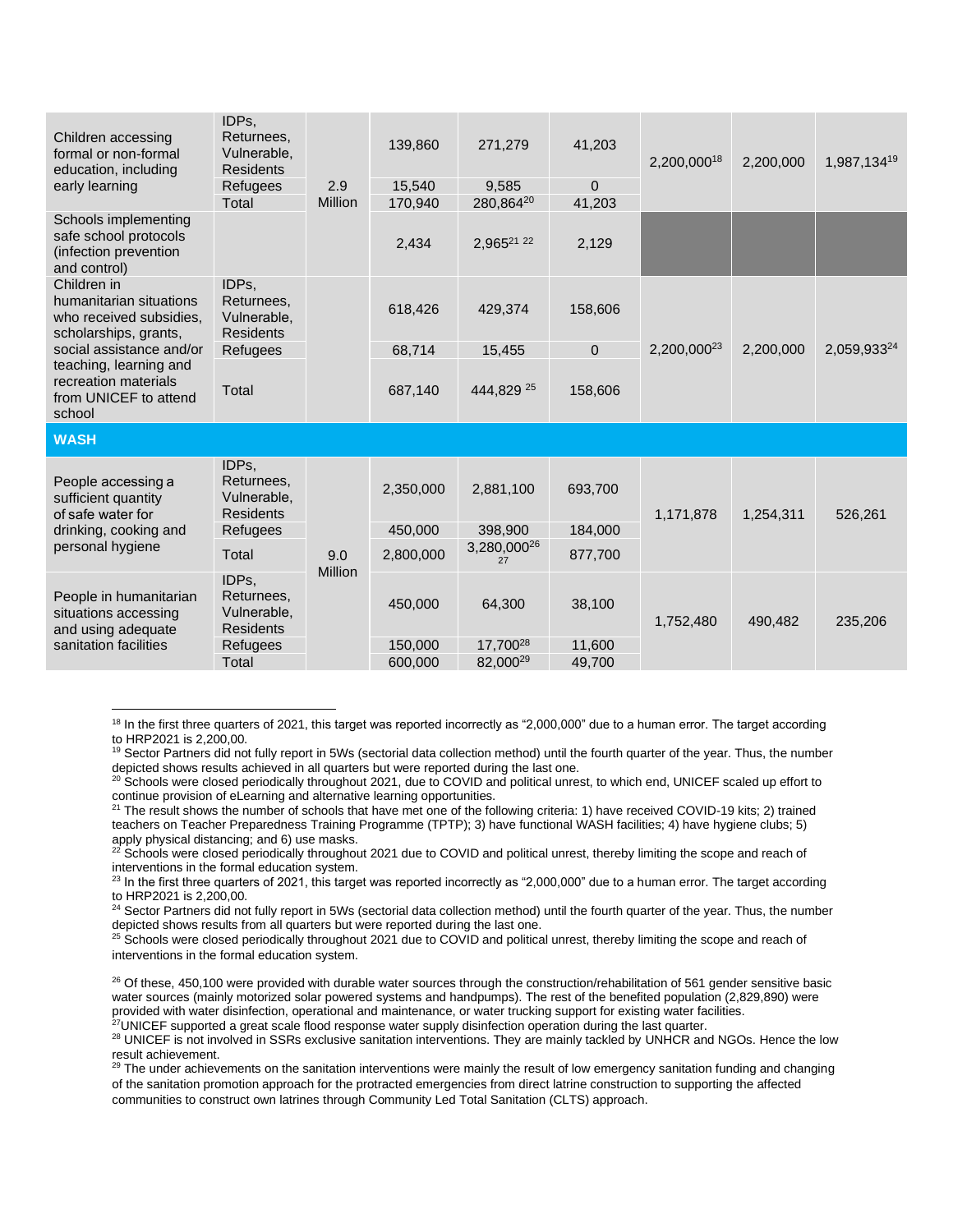| Population in<br>humanitarian situations<br>reached with messages<br>on appropriate hygiene              | IDPs,<br>Returnees,<br>Vulnerable,<br><b>Residents</b><br>Refugees |  | 1,900,000<br>300,000 | 1,563,500<br>199,200 | 729,600<br>84,700 | 4,748,494 | 2,515,481 | 674,636 |  |
|----------------------------------------------------------------------------------------------------------|--------------------------------------------------------------------|--|----------------------|----------------------|-------------------|-----------|-----------|---------|--|
| practices                                                                                                | Total                                                              |  | 2,200,000            | 1,762,700            | 814,300           |           |           |         |  |
| <b>Social Protection</b>                                                                                 |                                                                    |  |                      |                      |                   |           |           |         |  |
| Population in<br>humanitarian situations<br>reached with messages<br>on appropriate hygiene<br>practices | IDPs,<br>Returnees,<br>Vulnerable.<br><b>Residents</b>             |  | 91,500               | $\Omega$             | N/A               |           |           |         |  |
|                                                                                                          | Refugees<br>Total                                                  |  | 8,500<br>100.000     | $\Omega$<br>$0^{30}$ | N/A<br>N/A        |           |           |         |  |
| C4D, Community engagement and AAP                                                                        |                                                                    |  |                      |                      |                   |           |           |         |  |
| People reached with<br>messages on access to<br>services                                                 |                                                                    |  | 423,000              | 517,42531            | $0^{32}$          |           |           |         |  |

\* Change since last report.

\*\*

<sup>&</sup>lt;sup>30</sup> Relevant Intervention has not commenced yet.

 $31$  The initial target was determined based on the estimation from the telecommunications companies in terms of coverage.

Throughout the year this increased as more subscribers were added to the service.

 $32$  The results reported in the previous report include results for both the third and the fourth quarter of 2021.